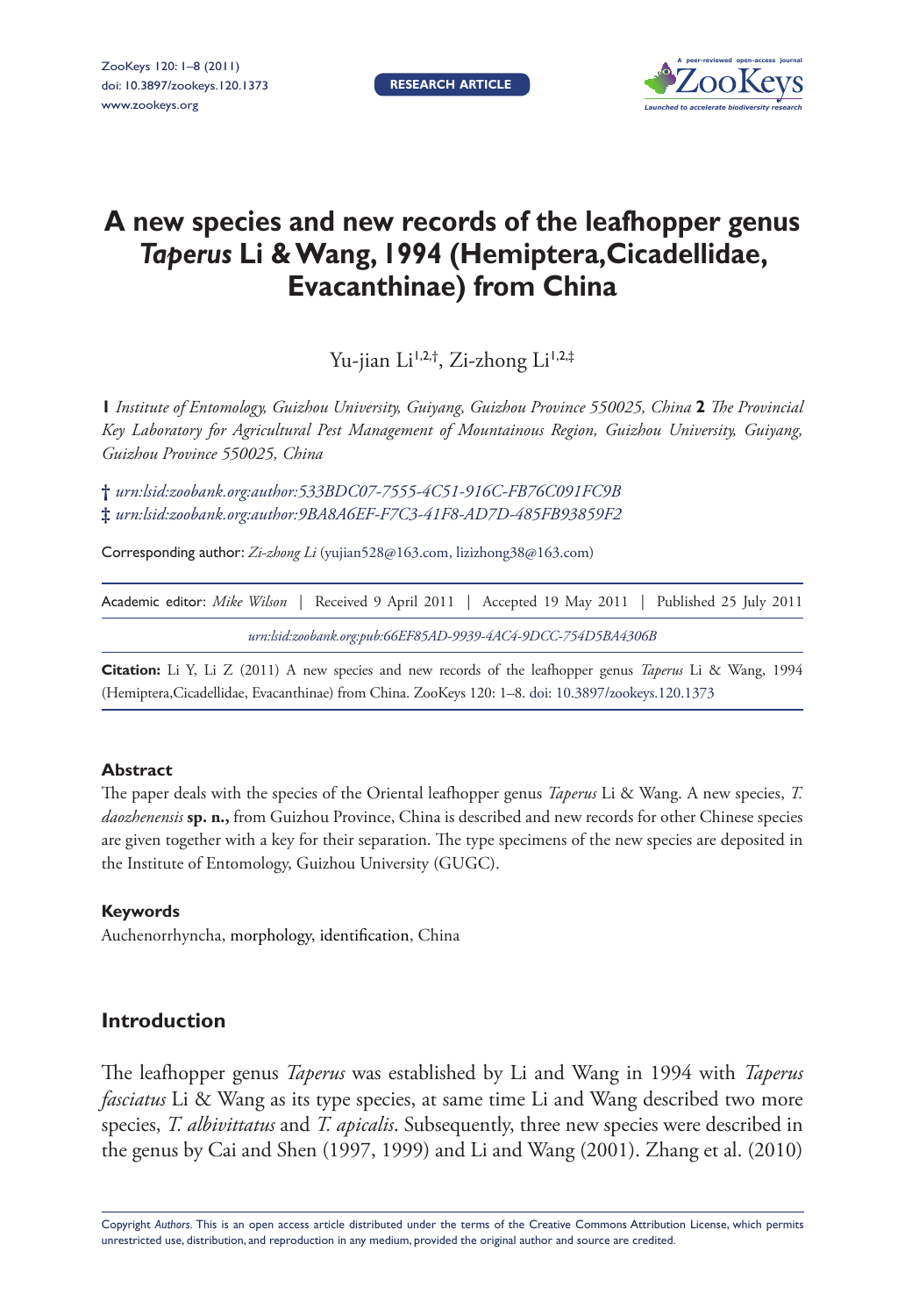reviewed the genus and described three new species from China in addition to transferring one species from *Onukia* to *Taperus* and three species from *Taperus* to the genus *Convexana* Li.

A new species from Guizhou Province, China is here described and illustrated. A key to all known species of *Taperus* is given and new records for other Chinese species of the genus are provided. Currently eight species are included in the genus.

The specimens used in this study are deposited in the Insititute of Entomology, Guizhou University, Guiyang, China (GUGC).

#### **Taxonomy**

*Taperus* **Li & Wang** http://species-id.net/wiki/Taperus

*Taperus* Li and Wang 1994: 374

#### **Type species.** *Taperus fasciatus* Li & Wang.

**Diagnosis.** *Taperus* is similar to *Onukia* Matsumura, it differs from this genus in having the median longitudinal carina of vertex very weak, nearly indistinct; area between median carina and submarginal carina of vertex nearly flat rather than concave and male pygofer with rows or groups of stout spine-like macrosetae marginally.

For detailed generic description see Zhang et al. (2010).

#### **Key to species of the genus** *Taperus* **Li & Wang based on male adults**

|               | Aedeagal shaft with a triangular posterior process in lateral view; foot-like   |
|---------------|---------------------------------------------------------------------------------|
|               |                                                                                 |
|               | Aedeagal shaft not or slightly developed posteriorly near base in lateral view; |
|               |                                                                                 |
|               | Male pygofer longer than wide, with apical half distinctly narrowed in lateral  |
|               | $\dots 3$                                                                       |
|               | Male pygofer nearly discoidal in lateral view  T. apicalis Li & Wang            |
| $\mathcal{Z}$ | Male pygofer with a row of long spine-like macrosetae on dorsal margin          |
|               |                                                                                 |
|               | Male pygofer with short thick macrosetae at apex  T. fasciatus Li & Wang        |
| 4             |                                                                                 |
|               | Male pygofer distinctly narrowed apically with apex rounded in lateral view6    |
|               | Male pygofer somewhat rectangular in lateral view; style elongate               |
|               |                                                                                 |
|               | Male pygofer nearly quadrangular in lateral view; style short                   |
|               |                                                                                 |
| 6             |                                                                                 |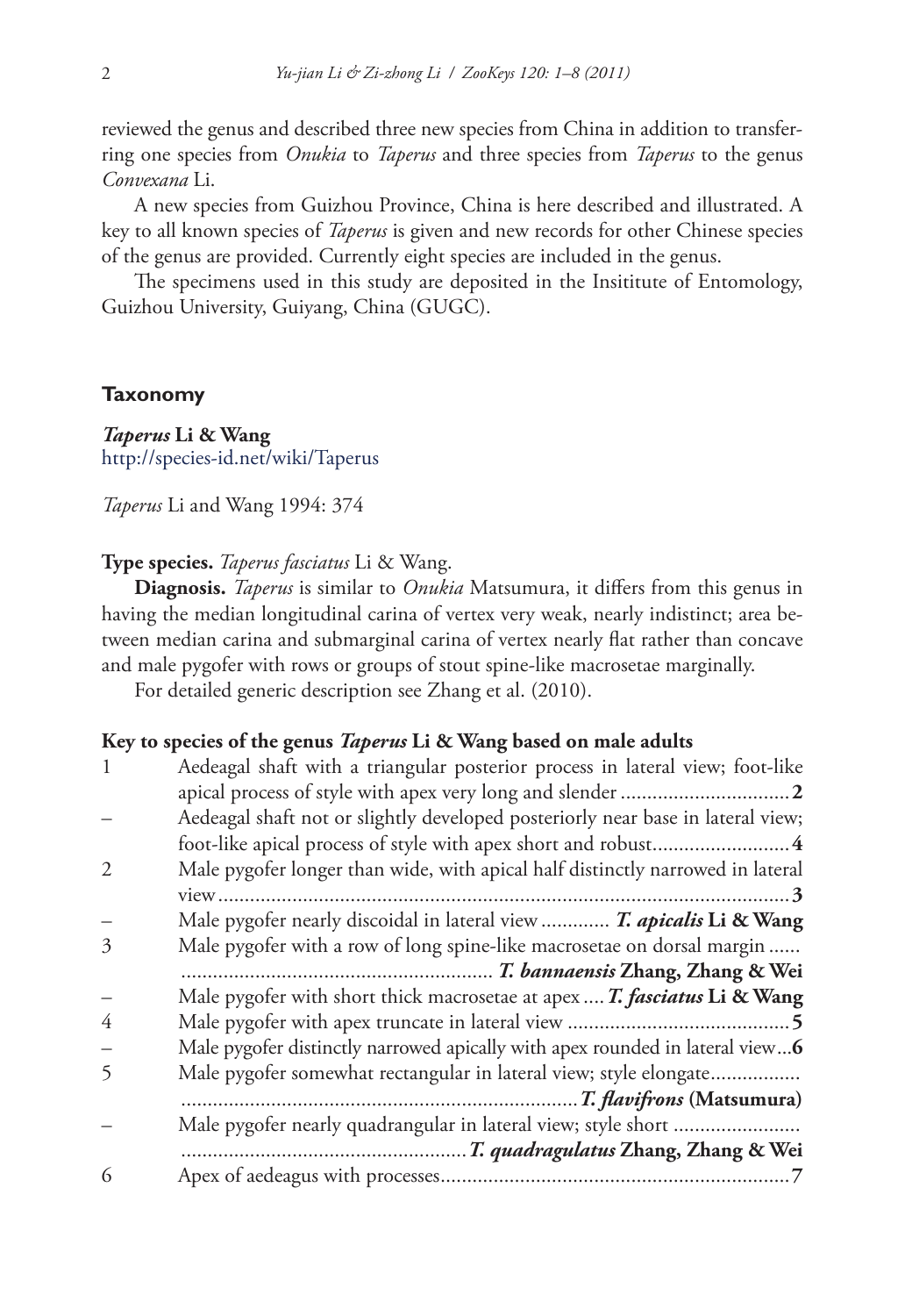| Apex of aedeagus with three spine-like processes on dorsal margin and four   |
|------------------------------------------------------------------------------|
| pairs of spine-like process on ventral margin  T. albivittatus Li & Wang     |
| Apex of aedeagus with two retrorse spine-like processes on dorsal margin and |
| one big spine-like process on dorsal margin subapically (Figs 4, 5)          |
|                                                                              |

#### *Taperus albivittatus* **Li & Wang**

http://species-id.net/wiki/Taperus\_albivittatus

*Taperus albivittatus* Li and Wang, 1994: 375; 1996: 115; Zhang et al. 2010: 39

**Distribution.** China (Sichuan).

**Hosts.** Unknown.

**Material examined.** 1♂ (Holotype): CHINA, Sichuan: Emeishan, Wanniansi, 3 August 1991, coll. Li Zizhong.

**Notice.** After reexamining the holotype of this species, we found the count of spine-like processes on the apex of the aedeagus was wrong in the original description, we corrected it in above keys.

*Taperus apicalis* **Li & Wang**

http://species-id.net/wiki/Taperus\_apicalis

*Taperus apicalis* Li and Wang, 1994: 377; 1996: 116; Zhang et al. 2010: 39

**Distribution.** China (Guizhou).

**Hosts.** Unknown.

**Material examined.** 1♂ (Holotype): CHINA, Guizhou: Shuicheng, 30 September 1987, coll. Li Zizhong.

*Taperus fasciatus* **Li & Wang** http://species-id.net/wiki/Taperus\_fasciatus

*Taperus fasciatus* Li and Wang, 1994: 378; 1996: 117; Zhang et al. 2010: 39

**Distribution.** China (Guizhou, Hainan, Guangxi, Sichuan, Fujian, Shaanxi, Hunan, Zhejiang, Jiangxi); Vietnam.

**Hosts.** Unknown.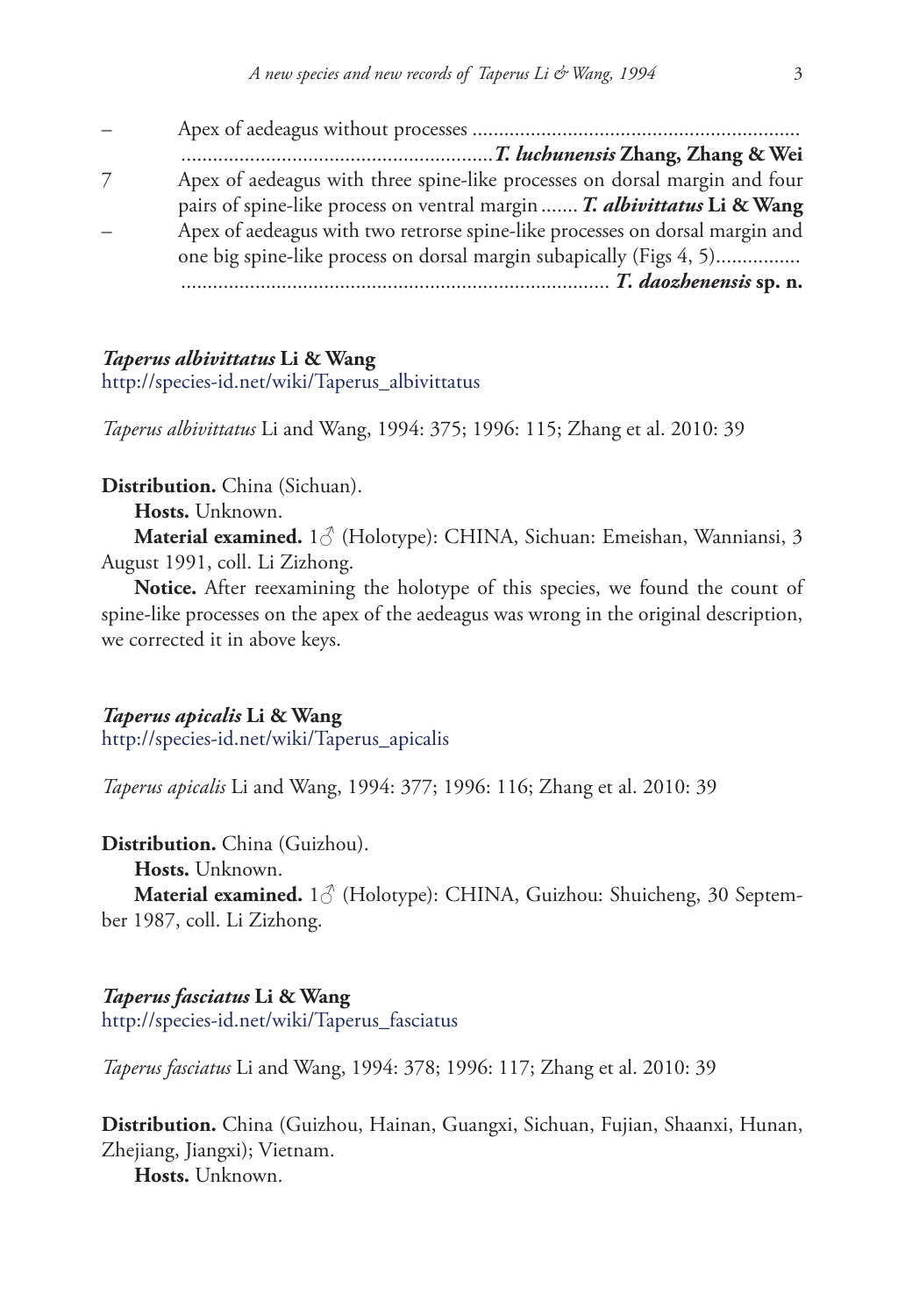**Material examined.** 1♂ (Holotype): CHINA, Guizhou: Daozhen, 18 September 1988, coll. Li Zizhong; 20♂♂, 17♀♀: CHINA, Guizhou: Leigongshan, Xiaodanjiang, 13~14 September 2005, coll. Li Zizhong & Zhang Bin;  $6\sqrt[3]{\sqrt[3]{2}}\mathcal{Q}$ : CHINA, Guizhou: Kuankuoshui, Chachang, 10~17 August 2010, coll. Dai Renhuai, Li Hu & Fan Zhihua; 16♂♂7♀♀: CHINA, Guizhou: Kuankuoshui, Chachang,  $14-17$  August 2010, coll. Yu Xiaofei;  $3\sqrt[3]{3}$ : CHINA, Guizhou: Kuankuoshui, Chachang, 12 August 2010, coll. Li Yujian; 2♂♂: CHINA, Hainan: Jianfengling, 10~12 July 2007, coll. Li Yujian; 2♂♂: CHINA, Guangxi: Huaping, 11 June 1994, coll. Du Yuzhou; 1♂: CHINA, Zhejiang: Longquan, 17 June 1980, coll. Tong Xuesong;  $3\textcircled{3}$ : CHINA, Sichuan: Baishuihe, 27 August 2007, coll. Xing Jichun.

#### *Taperus flavifrons* **(Matsumura)**

http://species-id.net/wiki/Taperus\_flavifrons

*Onukia flavifrons* Matsumura, 1912: 45 *Taperus flavifrons* (Matsumura), Zhang et al. 2010: 39

**Distribution.** China (Hainan, Taiwan); Japan.

**Hosts.** Unknown.

**Material examined.** 2♂♂: CHINA, Hainan: Wuzhishan, 13~15 July 2007, coll. Zhang Bin;  $1\hat{\circ}$ : CHINA, Hainan: Wuzhishan,  $13-15$  July 2007, coll. Li Yujian;  $1\hat{\circ}$ : CHINA, Hainan: Diaoluoshan, 16~18 July 2007, coll. Zhang Bin; 1♀: CHINA, Hainan: Wuzhishan, 13~15 July 2007, coll. Zhang Hui; 1♀: CHINA, Hainan: Wuzhishan, 13~15 July 2007, coll. Song Yuehua; 1♀: CHINA, Hainan: Diaoluoshan, 16~18 July 2007, coll. Zhang Hui; 1♀: CHINA, Hainan: Diaoluoshan, 16~18 July 2007, coll. Zhang Bin.

*Taperus bannaensis* **Zhang, Zhang & Wei**

http://species-id.net/wiki/Taperus\_bannaensis

*Taperus bannaensis* Zhang et al. 2010: 44

**Distribution.** China (Yunnan, Hainan). **Hosts.** Unknown. **Material examined.** 1♂: CHINA, Hainan: Limuling, 23 May 1997, coll. Yang Maofa.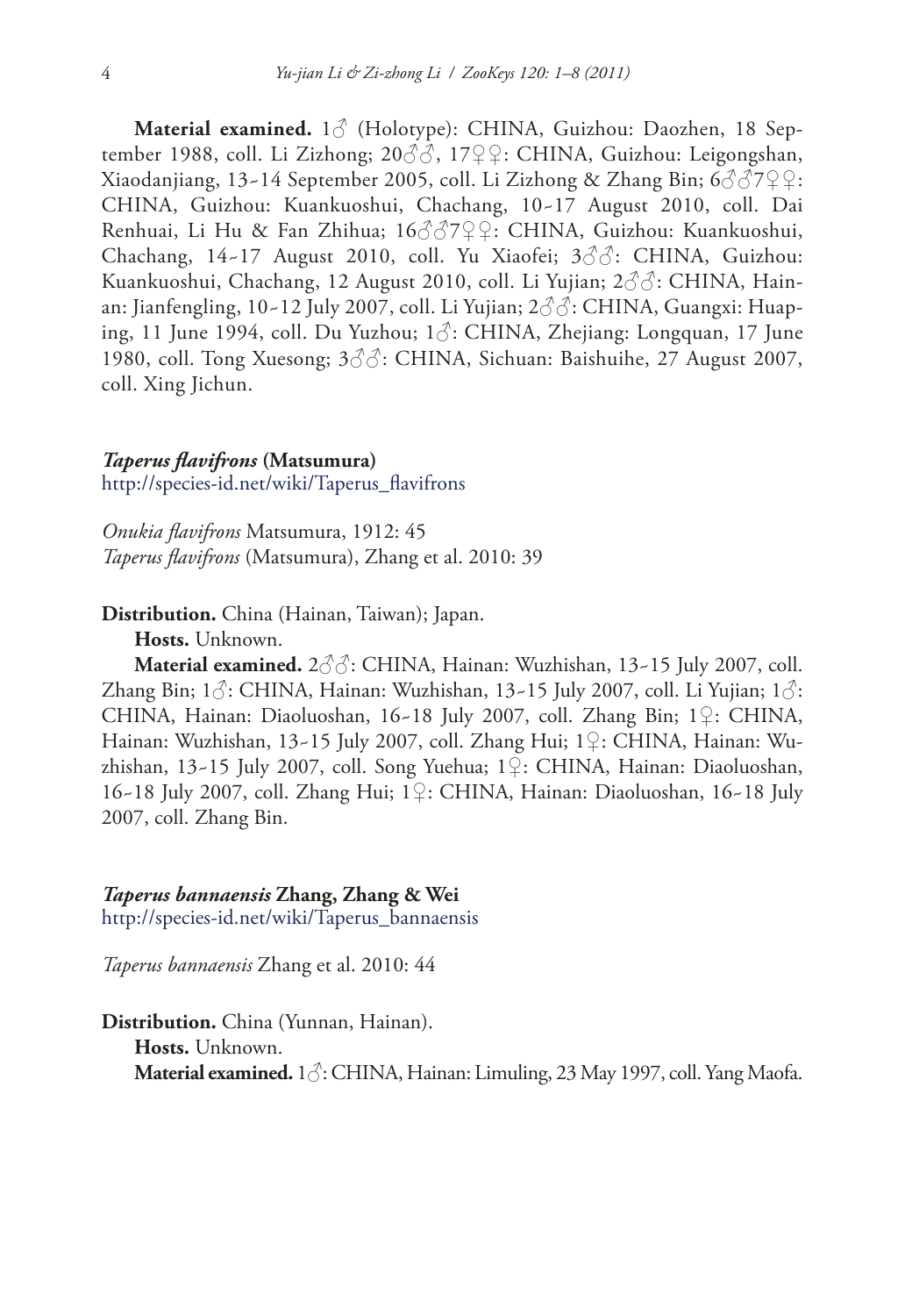# *Taperus quadragulatus* **Zhang, Zhang & Wei**

http://species-id.net/wiki/Taperus\_quadragulatus

*Taperus quadragulatus* Zhang et al. 2010: 44

**Distribution.** China (Hunan, Guizhou). **Hosts.** Unknown.

*Taperus luchunensis* **Zhang, Zhang & Wei** http://species-id.net/wiki/Taperus\_luchunensis

*Taperus luchunensis* Zhang et al. 2010: 45

**Distribution.** China (Guizhou, Hubei, Yunnan).

**Hosts.** Unknown.

**Material examined.** 4♂♂, 5♀♀: CHINA, Guizhou: Leigongshan, Xiaodanjiang, 13~14 September 2005, coll. Li Zizhong & Zhang Bin; 1♂: CHINA, Hubei: Shennongjia, 13 August 2004, coll. Peng Jingyang.

#### *Taperus daozhenensis* **sp. n.**

urn:lsid:zoobank.org:act:35578DE4-6CF7-4389-B007-F306E375AE90 http://species-id.net/wiki/Taperus\_daozhenensis Figs  $1-7$ 

**Measurements.**  $\Diamond$ : body length: 6.0 mm; head width (incl. eyes): 1.1mm; head length: 0.8mm.

Vertex, pronotum and scutellum dark brown; pale median longitudinal band yellow, extending from apex of vertex to posterior margin of pronotum (Figs 1, 2). Face nearly pale yellow (Figs 1, 2). Forewing (Figs 1, 2) dark brown, with nearly white and transparent plaque in middle of costal area.

Male pygofer (Fig. 3) nearly triangular in lateral view, row of long macrosetae at end of dorsal and ventral margin. Apex of foot-like apical process of style very long and slender, about one third length of style (Fig. 6). Aedeagal shaft, recurved dorsally, expanded distally in lateral view, broadly rounded apically with pair of retrorse spinelike processes on dorsal margin subapically and one big spine-like process on dorsal margin near base (Figs 4, 5).

Other characteristics are as shown in Figs 1–7.

**Type Material.** Holotype: ♂, China: Guizhou: Daozhen, 17~22 August 2004, coll. Yang Maofa; Paratypes: 2♂♂, China: Guizhou: Daozhen, 17~22 August 2004, coll. Yang Maofa.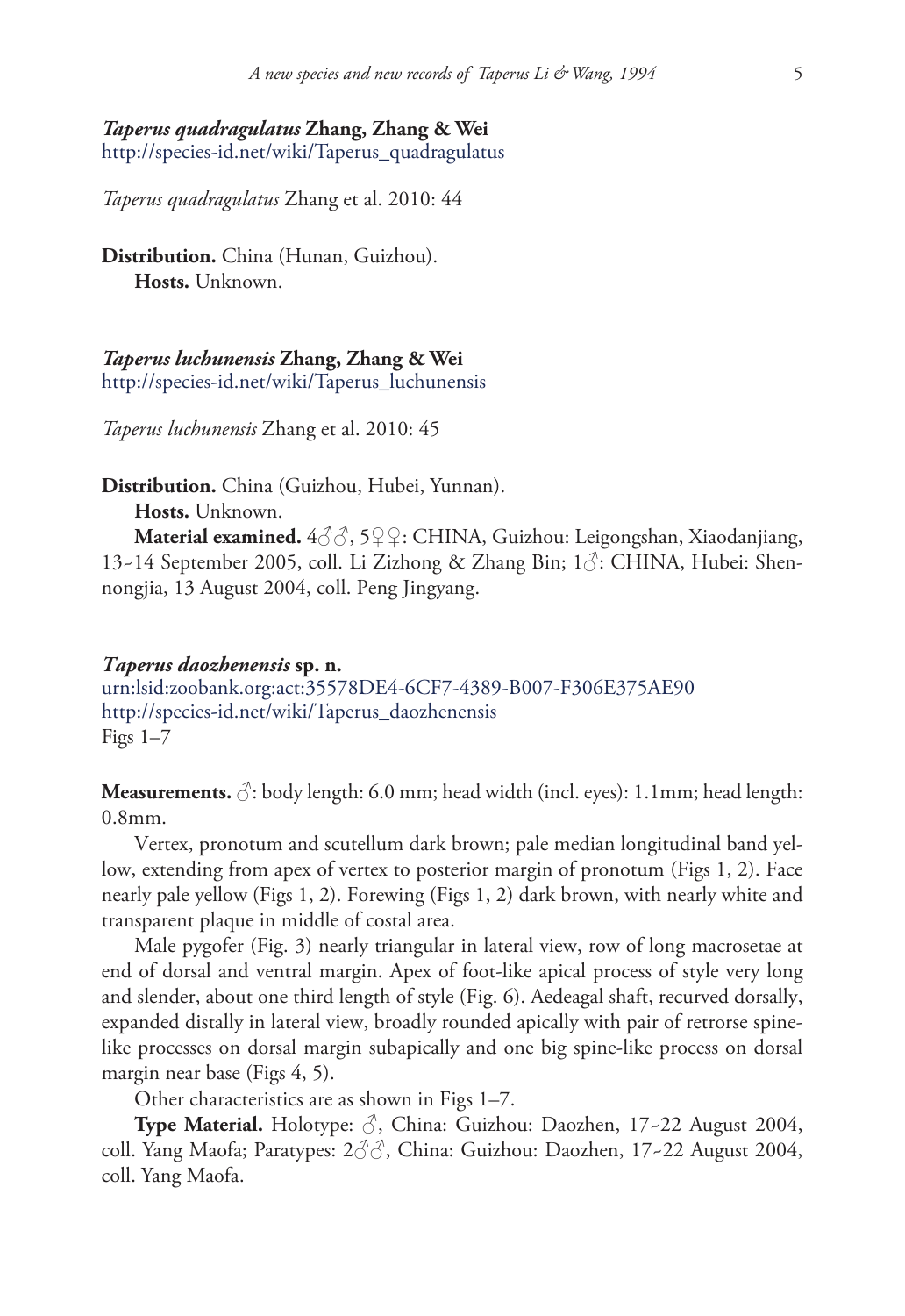**Etymology.** The species is named after the locality of the type specimens, Daozhen county.

**Remarks.** This species resembles *T. albivittatus* Li & Wang, from which it is distinguished by: aedeagus with pair of subapical retrorse spine-like processes dorsally and



**Figures 1–2.** *Taperus daozhenensis* sp. n. **1–2** Male, dorsal view and lateral view.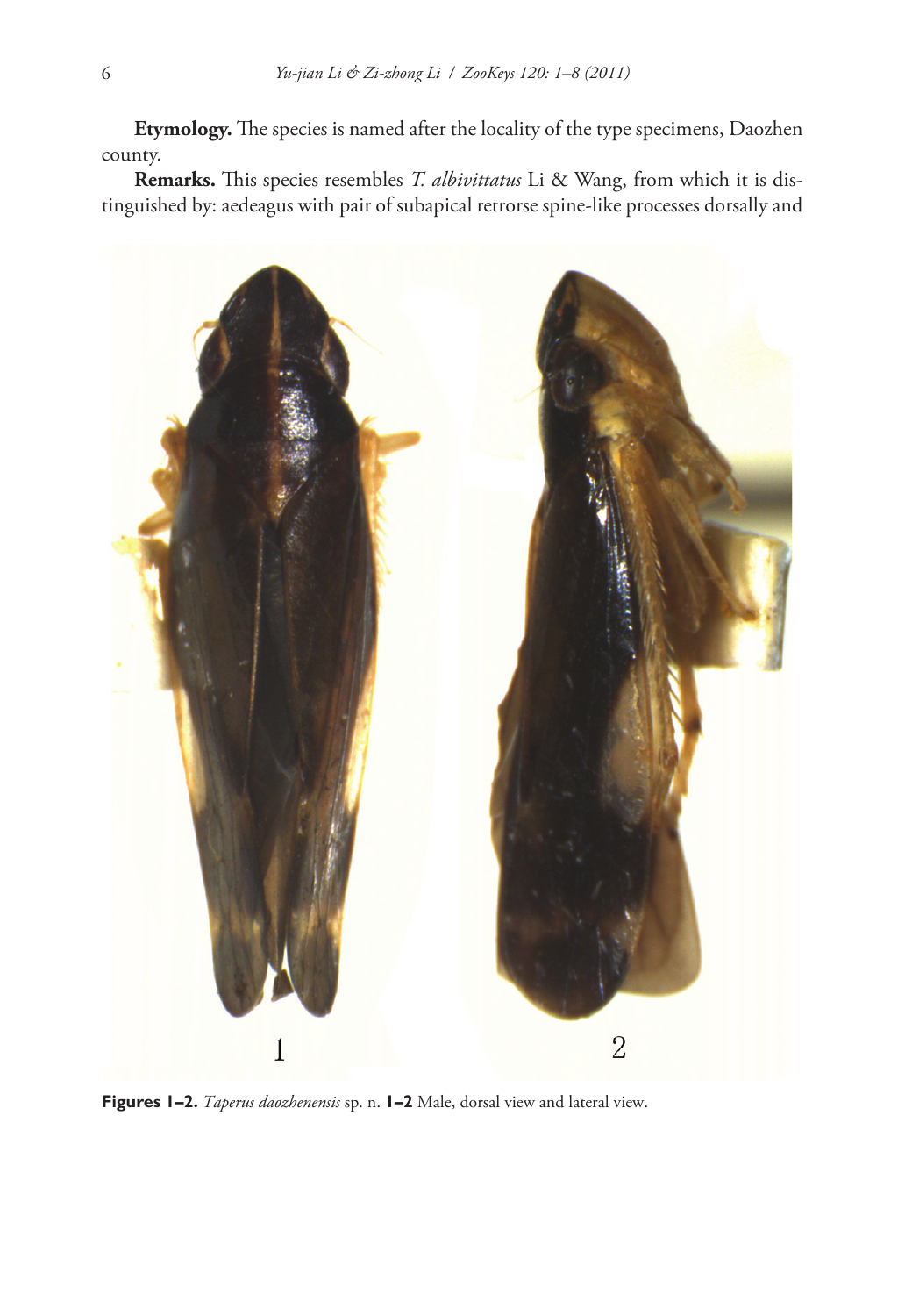one big spine-like process on dorsal margin near base. Apex of aedeagus of *T. albivittatus* has three spine-like processes on dorsal margin and four pairs of spine-like process on ventral margin.



**Figures 3–7.** *Taperus Daozhenensis* sp. n. **3** Male pygofer, lateral view **4** Aedeagus, lateral view **5** Aedeagus, ventral view **6** style and connective **7** Subgenital plate.